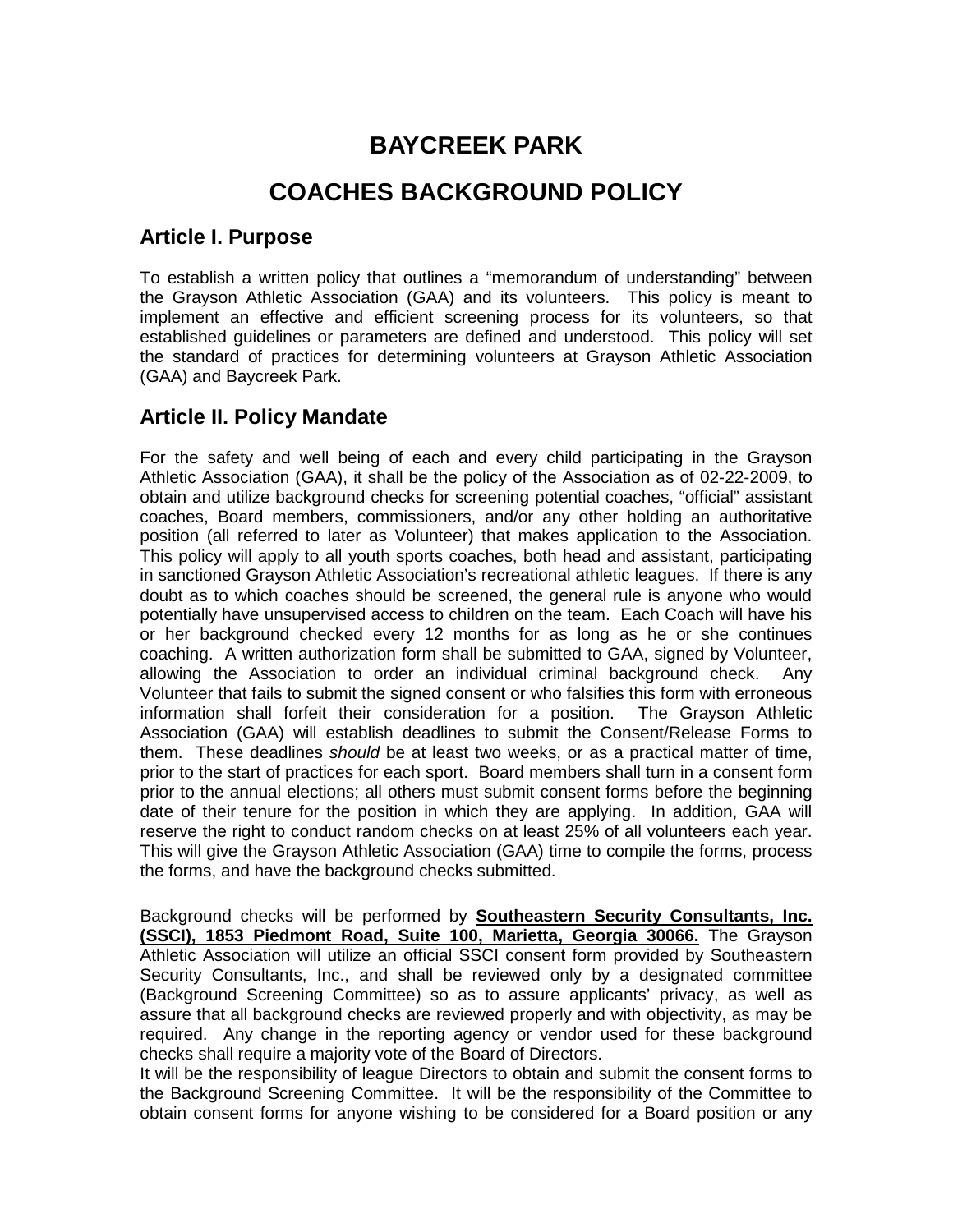other position not directly related to a specific sport. It shall then be the responsibility of the Committee to forward those consent forms to SSCI.

#### **Article III. Criteria**

The Grayson Athletic Association has reviewed and implemented the following, as justifiable guidelines, when determining a volunteer's qualifications. The Grayson Athletic Association reserves the right to modify any recommendations made by SSCI, on a case by case basis.

- $\triangleright$  A conviction for any of the following will be considered an offense serious enough to disqualify a coaching candidate, board member, commissioner, or any other position of authority (Volunteer) for any sport or activity at Grayson Athletic Association (GAA):
	- ♦ Any felony offense involving violence, regardless of time elapsed
	- ♦ Any type of crime against children, regardless of time elapsed
	- ♦ Any crime of a sexual nature, regardless of time elapsed
	- ♦ Any combination or multiple convictions of like or different crimes, regardless of time elapsed.
- $\triangleright$  In addition, Volunteer applicants shall be disqualified if they have been convicted of the following within the past seven (7) years:
	- ♦ Any felony conviction
	- ♦ More than two (2) drug or alcohol related crimes, including but not limited to DUI, DWI or other such offenses related to the operation of a moving vehicle while impaired.
	- ♦ Any other conviction involving "moral turpitude," as defined by a majority vote of the Board of Directors, which shall be reviewed upon a case-by-case basis, and any and all decisions shall be at the discretion of the background check committee and shall be final.
- $\triangleright$  Any other misdemeanor, within the past five (5) years that would be considered a potential danger to children, or is directly related to the functions of that coach.
	- ♦ Examples include, *but are not limited to*: contributing to the delinquency of a minor, providing alcohol to a minor, etc.
- $\triangleright$  The Grayson Athletic Association (GAA) also reserves the right to disqualify a person for any crime that would be considered a potential risk to children and/or other vulnerable populations.